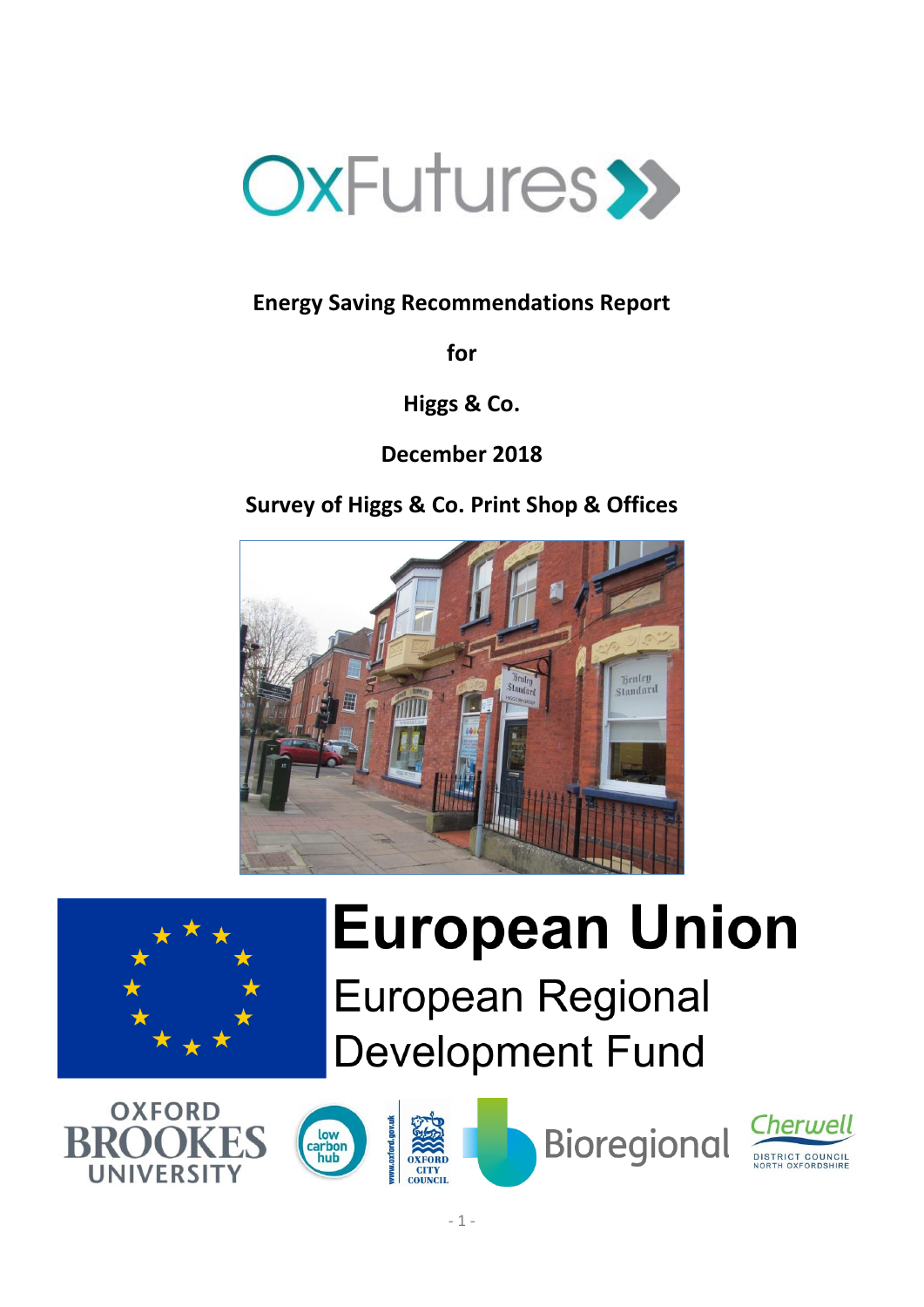# **ORGANISATION OVERVIEW**

#### **Report overview**

EiE carried out a site visit and met with Ben Elliott. All recommendations in this report are based on information and observations obtained prior to and during the site visit and information subsequently provided. The report is set out in order of recommended priority based on ease of implementation, carbon impact, cost and factors discussed on site.

| <b>Client details</b>    |                    |                                                             |  |
|--------------------------|--------------------|-------------------------------------------------------------|--|
| <b>Organisation name</b> | Higgs & Co.        | Caxton House, 1 Station Road<br>Henley on Thames<br>RG9 1AD |  |
| Contact name             | <b>Ben Elliott</b> | belliott@higgsgroup.co.uk<br>01491 419 429                  |  |
| Date of site visit       | 22/11/2018         | Carried out by Moira Dorey                                  |  |

#### **Energy savings recommendations - summary**

Below is a summary of the opportunities recommended in this report. Costs and savings have been estimated using available information; an explanation is provided in detail for each opportunity. Estimations have been made based on energy data provided.

| Opportunity               | <b>Savings</b> | <b>Savings</b> | Cost         | <b>Initial</b> | <b>Carbon Impact</b><br>(tCO <sub>2</sub> e / yr) |
|---------------------------|----------------|----------------|--------------|----------------|---------------------------------------------------|
|                           | (kWh / yr)     | (f / yr)       | (£)          | Payback (yrs)  |                                                   |
| Use timer to turn off hot | 1,095          | 36             | $\Omega$     | 0              | 0.20                                              |
| water                     |                |                |              |                |                                                   |
| Use half-hourly data to   | 1,031          | 139            | $\mathbf{0}$ | $\mathbf 0$    | 0.42                                              |
| monitor out of hours      |                |                |              |                |                                                   |
| energy use                |                |                |              |                |                                                   |
| Introduce an employee     | 866            | 81             | $\mathbf 0$  | $\overline{0}$ | 0.28                                              |
| engagement energy saving  |                |                |              |                |                                                   |
| programme                 |                |                |              |                |                                                   |
| Add draught proofing to   | $\Omega$       | 0              | 20           |                | 0.00                                              |
| shop doors                |                |                |              |                |                                                   |
| Upgrade lighting to LEDs  | 19,047         | 2,562          | 9,991        | 3.90           | 7.85                                              |
| Add insulation above the  | 8,116          | 267            | 900          | 3.37           | 1.49                                              |
| ceiling                   |                |                |              |                |                                                   |
| Replace print room doors  | 1,521          | 50             | 1,000        | 20.00          | 0.28                                              |
| <b>TOTAL</b>              | 31,676         | f3,135/yr      | £11,911      |                | 10.52 tCO <sub>2</sub> e /                        |
|                           | kWh/yr         |                |              |                | yr                                                |

#### **Site details**

This town centre building was constructed in 1885 and consists of a shop and print room downstairs and offices upstairs, with a vacant flat at the top of the building. Over a number of years Higgs & Co. have expanded into several adjacent buildings resulting in a variety of heating systems, both gas and electric. The top flat is due for refurbishment when insulation will be added. Hot water is provided by a 125 litre tank heated by the gas boiler.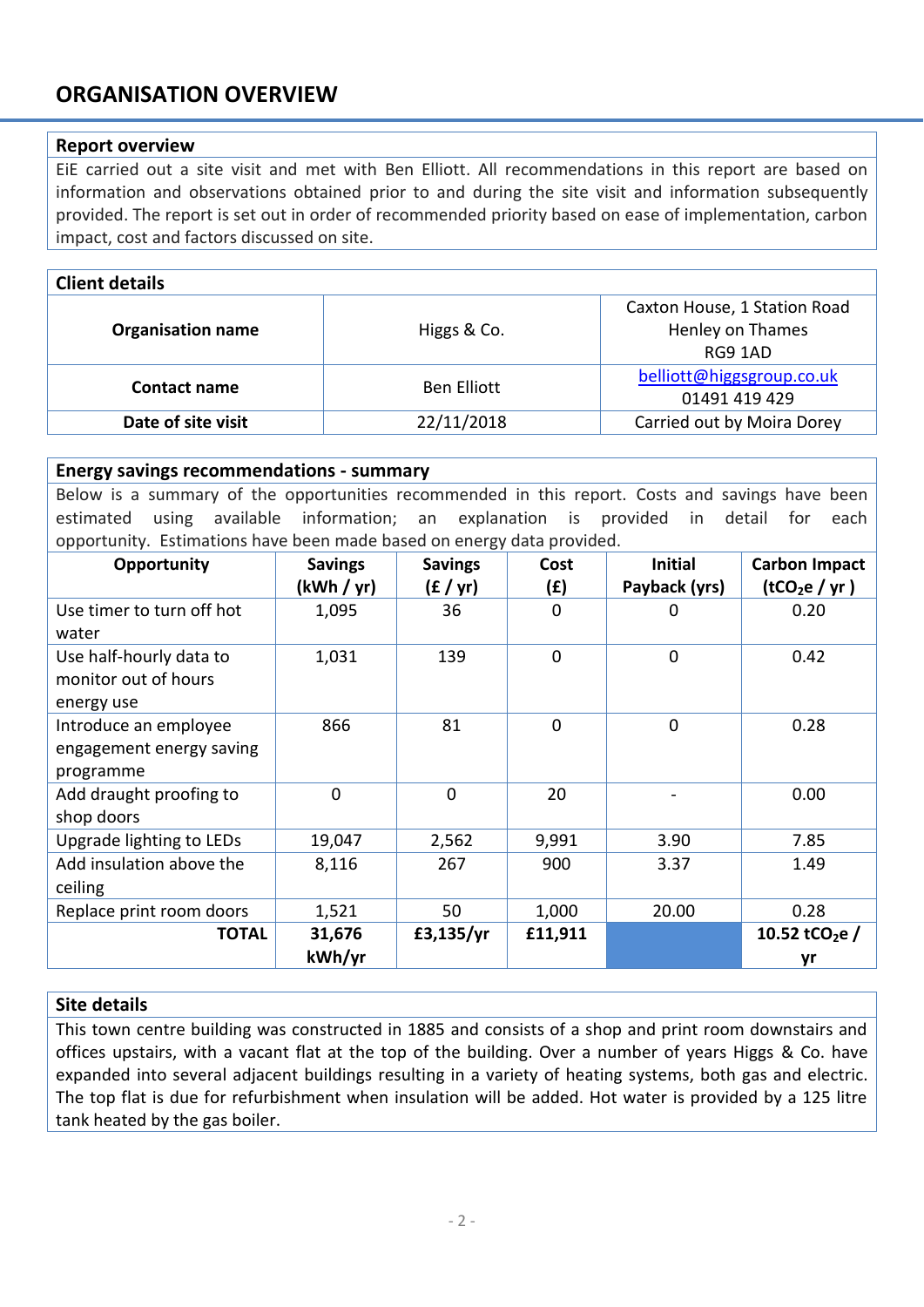# **ENERGY PROFILE**

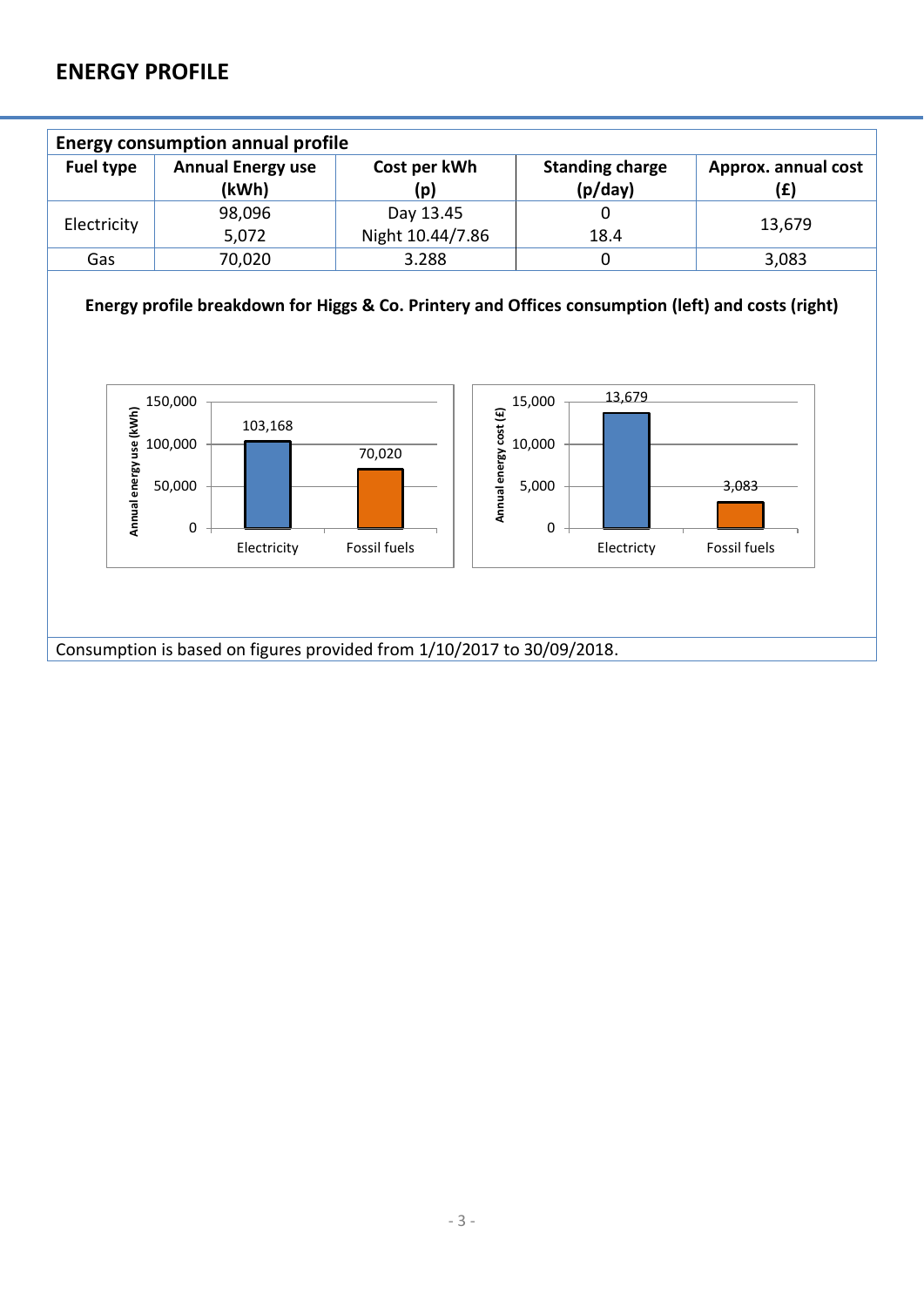| Use timer to turn off hot water |                   |                      |  |
|---------------------------------|-------------------|----------------------|--|
| <b>Energy saving (kWh)</b>      | Cost saving $(f)$ | Cost of action $(f)$ |  |
| 1095                            | 36                |                      |  |



The Megaflow 125 litre hot water tank that provides hot water to toilets and kitchenettes is turned on at all times. The water is heated by the Worcester boiler that already has a timer beside it that can programme when the hot water is on.

Hot water tanks constantly lose heat and require energy to remain at temperature. If hot water heating times better match building occupancy, energy can be saved. We recommend re-setting heating times to reduce unnecessary hot water heating. For example, hot water could be switched off from 6pm to 6am daily. There will be sufficient residual hot water in the tank in the evening to supply the needs of

staff working beyond 6pm.

NOTE: In order to reduce the risk from Legionella bacteria, where a hot water tank is turned off for a period of time it will need to be turned on in advance of use to bring the whole tank up to 60°C for 5 minutes. The Health and Safety Executive guidance on this issue is very helpful and can be read at <http://www.hse.gov.uk/Legionnaires/things-to-consider.htm>

# **Actions**

 Re-programme your hot water heating times to reflect building use, for example programme the hot water to be off 6pm to 6am 7 days a week.

# **Costs and savings**

Savings are based on the heater using 6kW a day to keep the tank hot x 365 days and assumes that the heater could be switched off 50% of the time for a total of 1,095kWh. There is no cost to this action.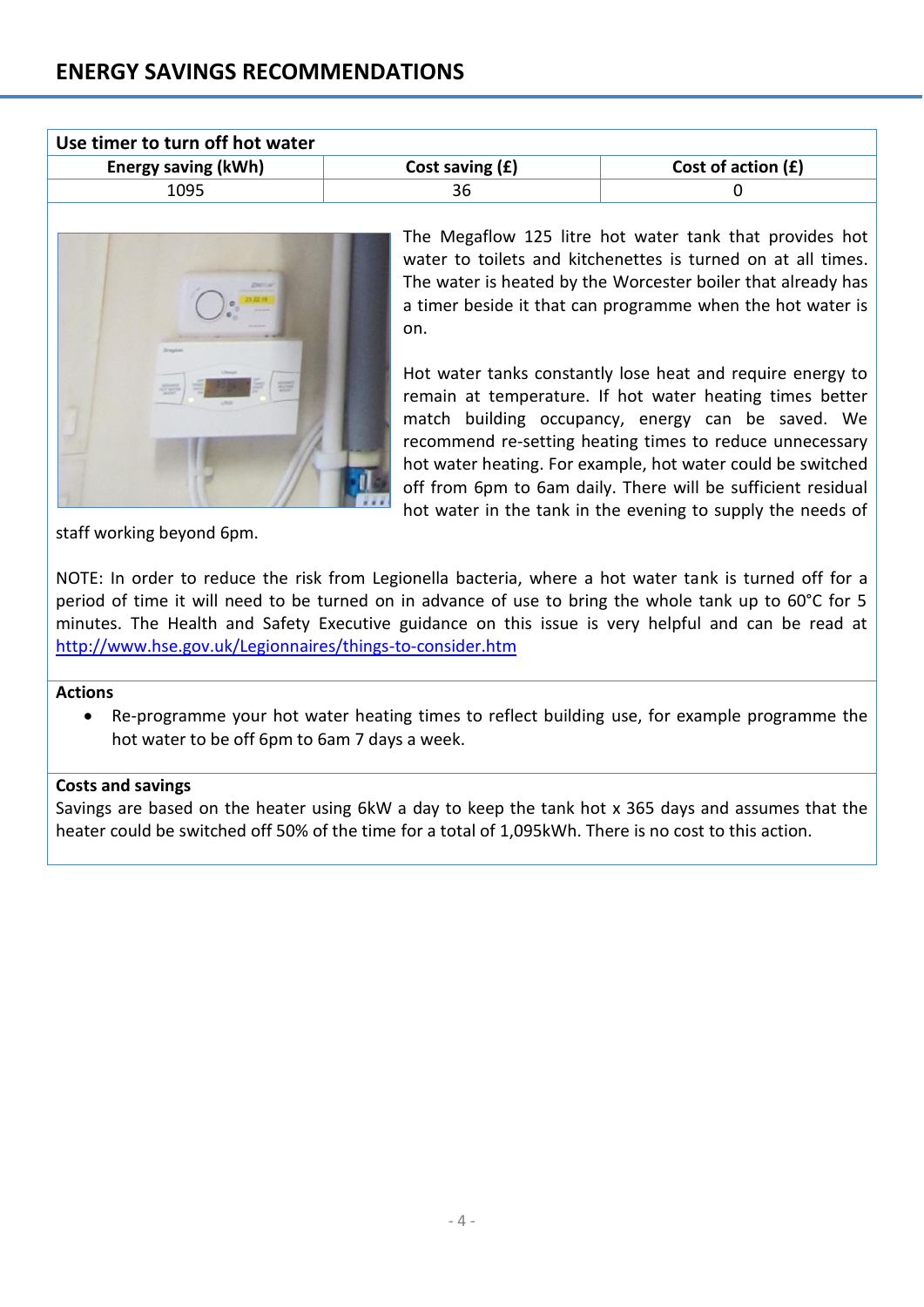# **Use half-hourly data to monitor out of hours electricity use**

| <b>Energy saving (kWh)</b> | Cost saving $(f)$ | Cost of action $(f)$ |
|----------------------------|-------------------|----------------------|
|                            |                   |                      |

The amount of electricity used overnight in your building is unknown. You have access to half hourly electricity data, which is a useful way to measure and monitor overnight electricity use.

Carrying out an 'out of hours' energy survey will help identify wasted electricity when the building is not in use. We recommend carrying out the energy survey that requires finding & switching off energy using items that are not needed to reduce wasted energy and monitoring half-hourly data to establish an electricity base load.

Carrying out the following actions on a regular basis will ensure that wasted electricity overnight is minimised.

#### **Actions**

- In order to identify wasted electricity during out of hours periods, conduct a walk-through of the offices and print room, arranging to switch off any electrical items left on unnecessarily. These may include: lights, heating, fans, stand-by on machinery, and other appliances.
- Once this is completed, look at half-hourly data to establish the minimum practical electricity base load for your building.
- Regularly check out of hours energy use via your half hourly data link and compare the average to the original (after the survey). If there has been an increase, further action to switch off unnecessary items may be needed.

# **Costs and savings**

There is no cost to this action. Savings assume electricity use can be reduced by 1% by turning off items out of hours.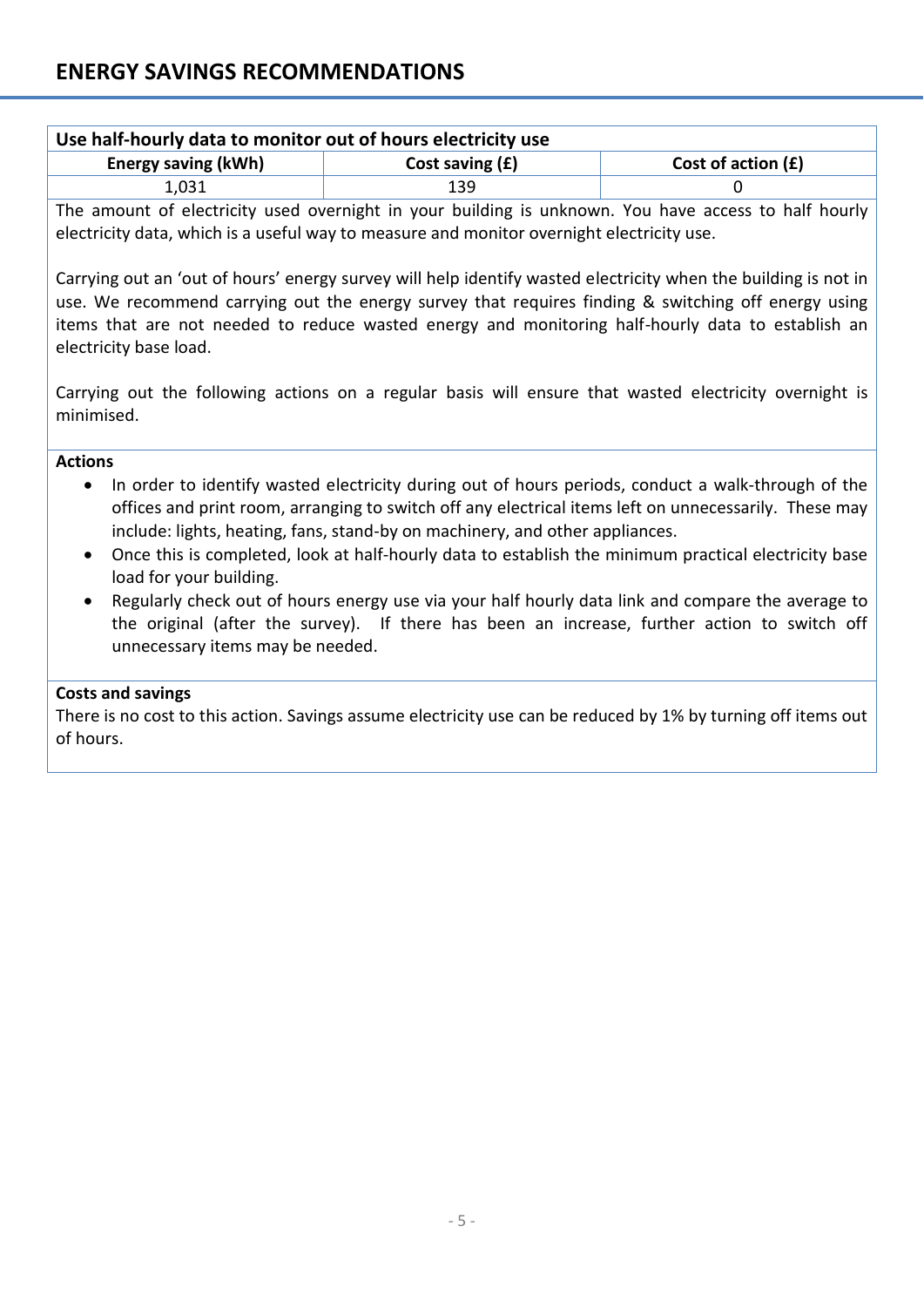| Introduce an employee engagement energy saving programme |                   |                      |  |
|----------------------------------------------------------|-------------------|----------------------|--|
| <b>Energy saving (kWh)</b>                               | Cost saving $(f)$ | Cost of action $(f)$ |  |
| 866                                                      |                   |                      |  |
|                                                          |                   | $ -$                 |  |

There is limited awareness of energy saving among your staff. Employee engagement in resource efficiency and carbon reduction can help change behaviour in the workplace. According to the Carbon Trust, a well implemented employee engagement scheme can lead to energy savings of approximately 5-10% at work through reducing unnecessary energy consumption. It can also act as a catalyst for more effective employee communications. Additionally it can lead to improved environmental behaviour of staff in their home. We recommend planning and delivering an employee engagement programme in order to support energy reduction actions.

Useful links are here:

[https://www.carbontrust.com/resources/guides/energy-efficiency/creating-an-awareness-campaign](https://www.carbontrust.com/resources/guides/energy-efficiency/creating-an-awareness-campaign-download/)[download/](https://www.carbontrust.com/resources/guides/energy-efficiency/creating-an-awareness-campaign-download/) <http://www.energylens.com/articles/energy-awareness>

<http://www.ecomonitor.com/12-energy-saving-tips-for-your-workplace/>

# **Actions**

- Form an eco-team of employees from a variety of departments and roles within the business.
- Agree the initial focus of an energy saving campaign, e.g. turning off printers and PCs, closing doors, turning off radiators before opening windows.
- Agree the best way to communicate with staff, e.g. e-mail, posters, staff newsletter, department meetings.
- Engage senior management in the programme.
- There are a number of helpful websites on setting up a behaviour change programme at work that can be referred to (see links).

# **Costs and savings**

There is no cost to this action. Savings are based on reducing energy use by 0.5%, however actual savings may be much higher than this.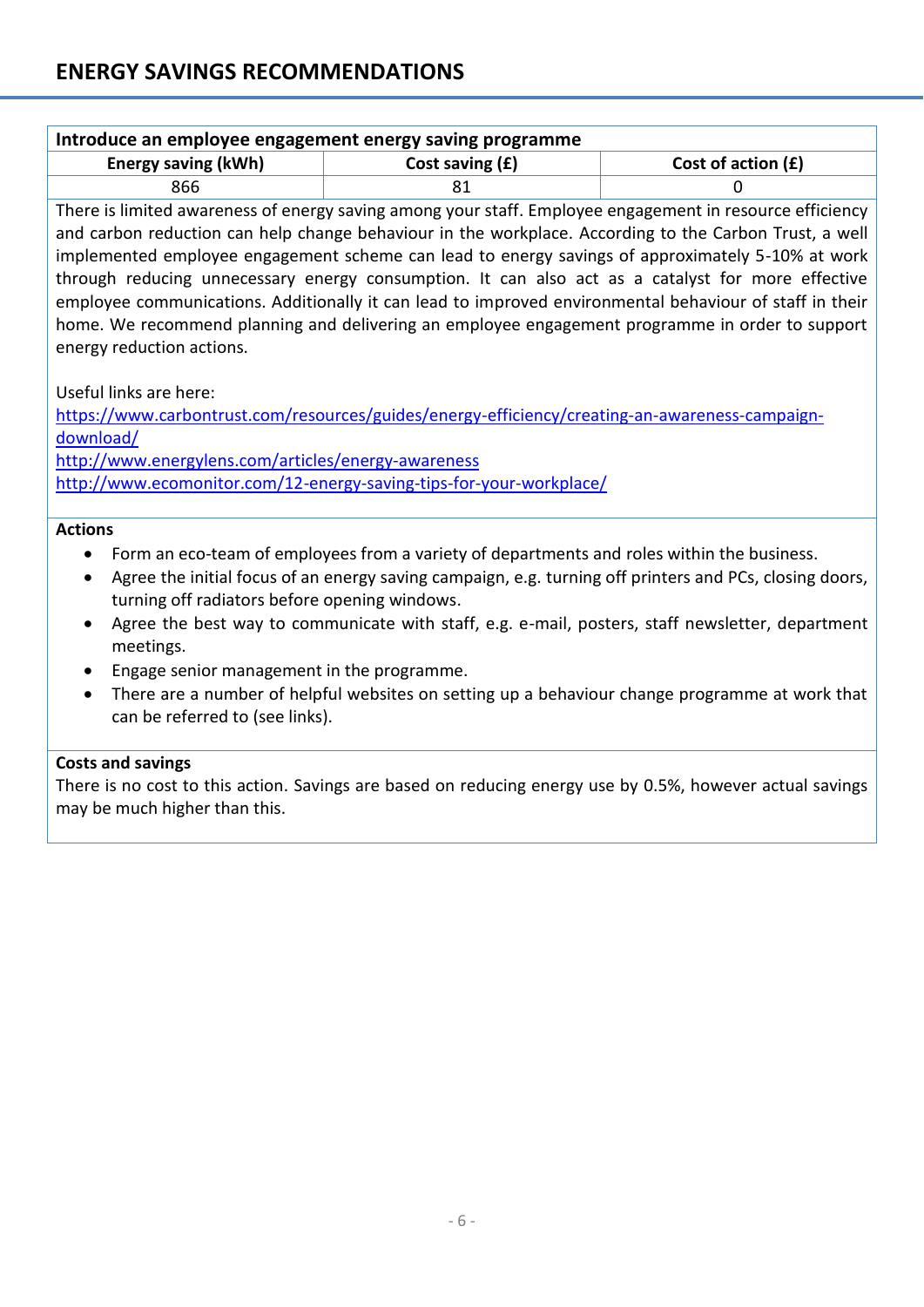| Add draught proofing to shop doors |                   |                      |  |
|------------------------------------|-------------------|----------------------|--|
| <b>Energy saving (kWh)</b>         | Cost saving $(f)$ | Cost of action $(E)$ |  |
|                                    |                   |                      |  |
|                                    |                   |                      |  |

There is a draught from a gap in your exterior shop door (see image). Heat will escape in winter through any gaps around the door; draught proofing will greatly reduce this. We recommend adding draught proofing to reduce discomfort during colder months.

An examples of draught stripping can be found online here: [https://www.screwfix.com/p/stormguard-epdm-rubber-p](https://www.screwfix.com/p/stormguard-epdm-rubber-p-strip-brown-20m/88076)[strip-brown-20m/88076](https://www.screwfix.com/p/stormguard-epdm-rubber-p-strip-brown-20m/88076)



#### **Actions**

- Add draught stripping to the door or door frame.
- If draught stripping is not suitable to attach (e.g. if the gap is not uniform), consider engaging a contractor to suggest improvements to the door frame.

# **Costs and savings**

Costs for 2 packs of rubber draught proofing strip are £20 and could be attached by a member of staff. Savings are negligible but this action will help reduce discomfort in winter months.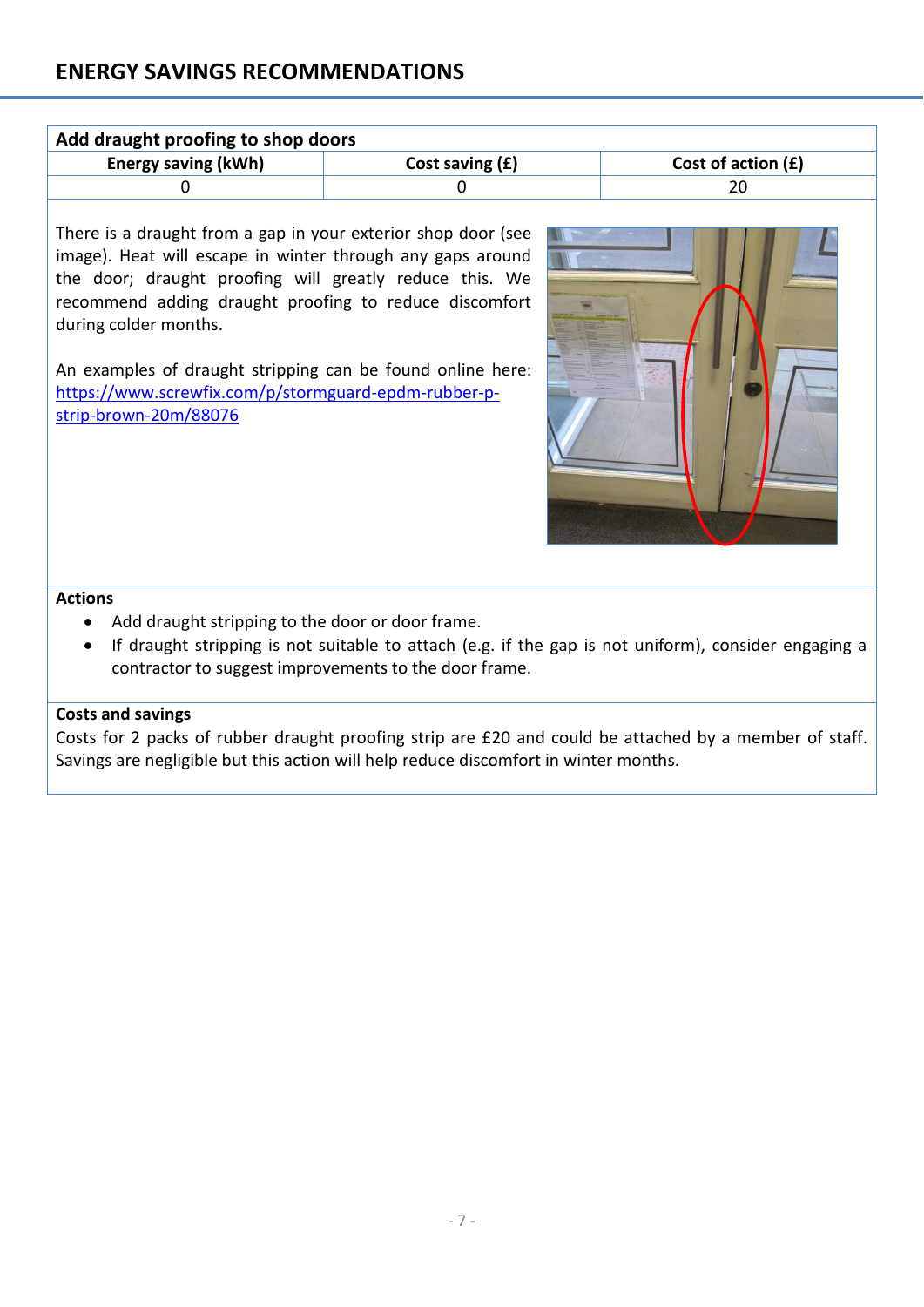| <b>Upgrade lighting to LEDs</b> |                   |                      |  |
|---------------------------------|-------------------|----------------------|--|
| Energy saving (kWh)             | Cost saving $(f)$ | Cost of action $(E)$ |  |
| 19,047                          | 2,562             | 9,991                |  |

Very few of the lights currently installed in the building are LEDs. LED lights are more energy efficient and exist for nearly every fitting. They can reduce electricity use by up to 90% compared to other lighting. Additionally LEDs last up to 35,000 hours before they need to be replaced (fluorescent lights last 15,000 hours) resulting in reduced maintenance costs. We recommend replacing lights with LEDs to reduce the cost of lighting.

You have already received a quote for replacing lighting throughout your offices from Earlsman Lighting.

When reviewing this quote check that the replacement lights consider both the light quality preferred (known as colour temperature) that ranges from warm white, cool white or daylight and the level of brightness needed (measured in lumens).

Also request a minimum 5 year failure replacement guarantee and a prompt replacement service for bulbs that break down. Test a number of LEDs to ensure the light quality is correct before making a final purchase.

# **Actions**

- Obtain a second quote from lighting suppliers for LED replacements.
- Choose a preferred contractor and arrange for the lights to be installed.

# **Costs and savings**

Having reviewed the quote, costs and savings are estimated based on the recent figures from Earlsman Lighting.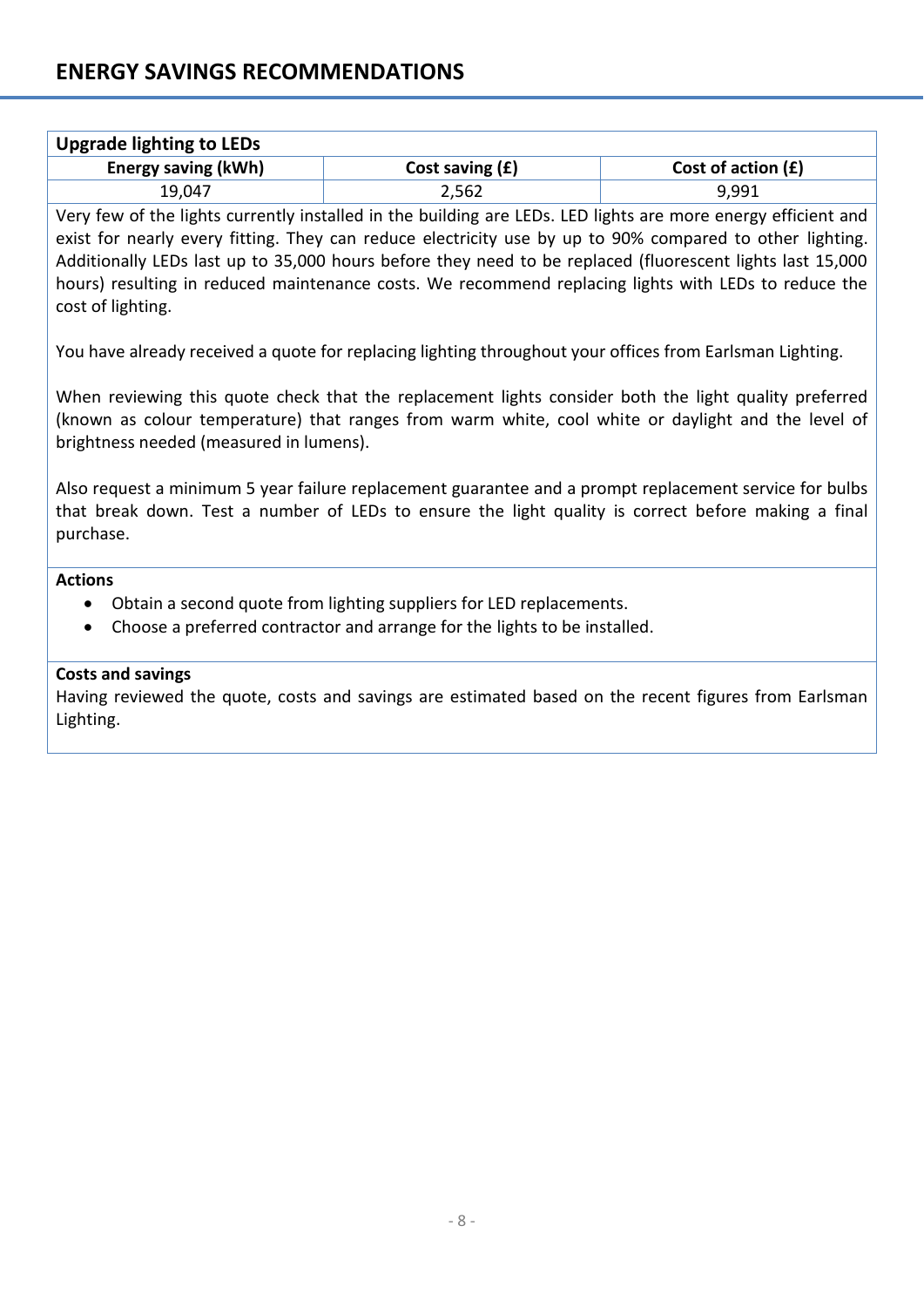| Add insulation above the ceiling |                   |                      |  |
|----------------------------------|-------------------|----------------------|--|
| <b>Energy saving (kWh)</b>       | Cost saving $(f)$ | Cost of action $(E)$ |  |
| 8,116                            | 267               | 900                  |  |



Whilst there is a top floor flat that extends over much of your building, visual inspection showed that there was no insulation in your accessible loft spaces above some of the offices.

Up to 25% of your building's heat is lost through the roof if it is un-insulated. We recommend increasing insulation to 300mm. This will:

- Minimize heat losses in winter.
- Reduce heat gains in summer.
- Improve comfort levels for users.
- Reduce annual energy bills by reducing heating requirements.

An example of loft insulation is here: [http://www.wickes.co.uk/Products/Building-](http://www.wickes.co.uk/Products/Building-Materials/Insulation/Loft-Insulation/c/1000270)[Materials/Insulation/Loft-Insulation/c/1000270](http://www.wickes.co.uk/Products/Building-Materials/Insulation/Loft-Insulation/c/1000270)

Ensure that insulation is laid evenly over the whole loft, including right to the edges, to avoid cold spots where heat can escape.

#### **Actions**

 Install loft insulation (such as mineral wool insulation) to a recommended level of 300mm to maximise heat retention in the building. Loft insulation is readily available at DIY shops and costs of installation can be reduced by using in-house staff to carry out this work.

#### **Costs and savings**

300mm of loft insulation will cost approximately £900 based on a £6 per m<sup>2</sup>. Savings are based on the Energy Saving Trust estimate of £1.78/m<sup>2</sup> over 150m<sup>2</sup> of loft space.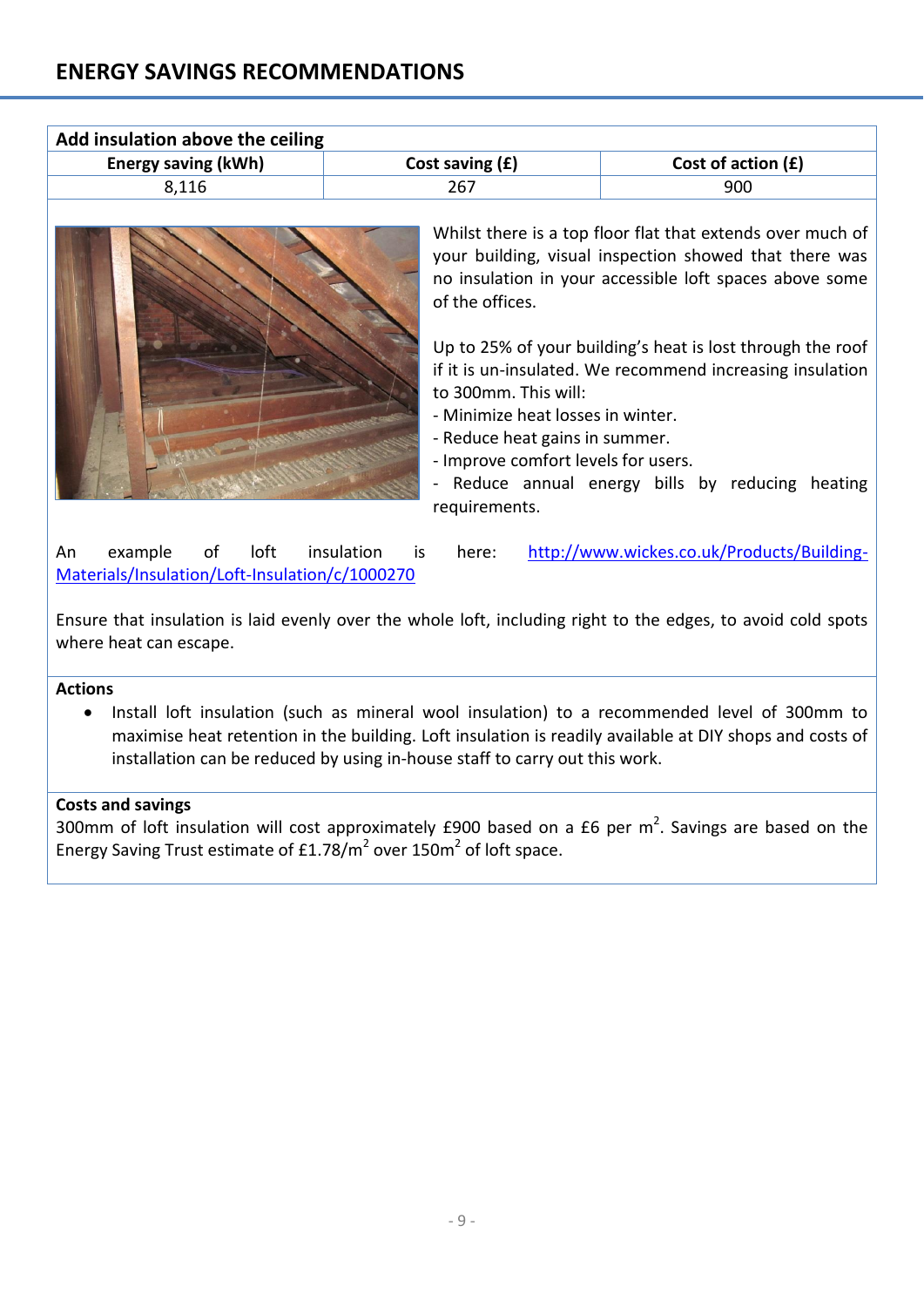# **ENERGY SAVINGS RECOMMENDATIONS**

| Replace print room doors   |                   |                      |  |
|----------------------------|-------------------|----------------------|--|
| <b>Energy saving (kWh)</b> | Cost saving $(f)$ | Cost of action $(E)$ |  |
|                            | 50                | 1,000                |  |

Your double doors leading out of the print room into the loading bay are poorly fitting and of poor quality. Heat will escape in winter through any gaps around the door making the section of the print room near the door uncomfortable.

You are considering replacement options and a garage style door may be suitable.

The most energy efficient garage door is an insulated sectional garage door. For further explanation on this and comparative doors go to:

<https://www.thegaragedoorcentre.co.uk/garadorsectionaldoors>



For an example of an insulated sectional garage door see:<https://tinyurl.com/y8h942lu>

If this type of door does not prove suitable consider engaging a carpenter to mend the door and add insulation inside the doors.

#### **Actions**

- Consider replacing the print room door with a well-insulated garage door.
- If this is not practical because of the use of the door engage a carpenter to improve the fit and insulation of the door.

#### **Costs and savings**

Cost is based on £600 for a replacement garage door plus installation of £400. Savings are low due to minimal heating in the print room but this action will help reduce discomfort in winter months.